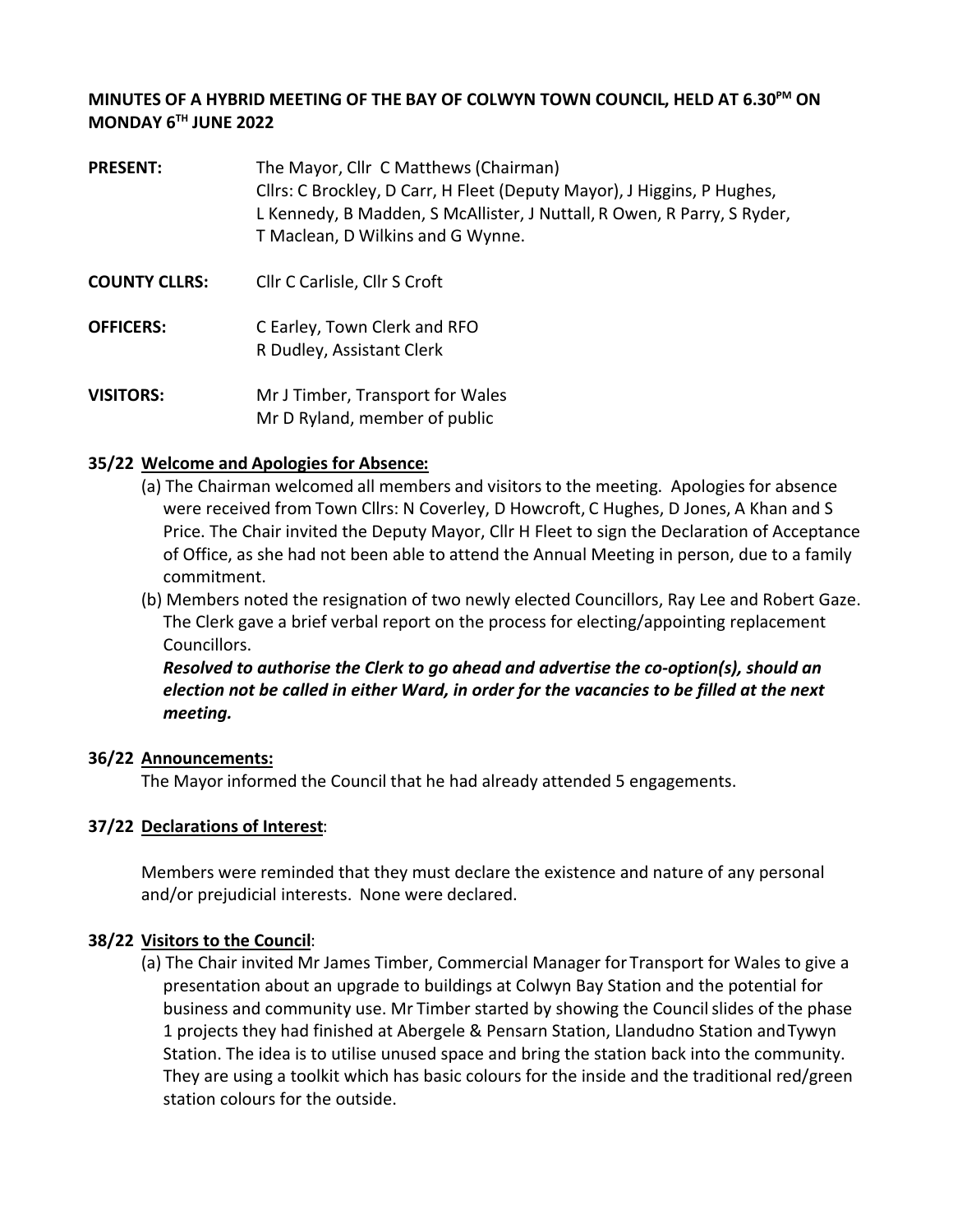Phase 2 includes Colwyn Bay. There are two spaces: Platform 1 currently being used for storage and Platform 2 the old café building. The space on Platform 1 is being leased to a local Community Group, but the lease has not yet been signed. The building on Platform 2 will be offered to local businesses to operate as a café. The windows are currently boarded up, but once restored will give a sea view.

In answer to a question from a councillor, Mr Timber said they were exploring the idea of opening the access to the promenade and are considering the option.

The Chair thanked Mr Timber for his report and he retired from the meeting.

- (b) The Clerk informed the Council that Alun Pritchard (RGC/North Wales Rugby) will be attending the Council's next Meeting in July to give a brief verbal report on the organisation's current activities and that Marc Roberts (Colwyn Victoria Pier Trust) has also requested to attend a future meeting.
- (c) The Chair invited any County Councillors present to give a report. Newly electedCounty Cllr H Fleet said that the members had been receiving lots of induction training and support from officers.

Cllr Roger Parry asked if the County Councillors could make enquiries and report back on any progress with the redevelopment of Rhos Point at a future meeting.

## **39/22 Minutes**:

- (a) *Resolved to receive, approve and sign, as a correct record, the minutes of:*
	- (i) The last ordinary meeting of the Council, held on 25<sup>th</sup> April 2022.
	- (ii) The minutes of the Annual Meeting of the Council, held on 16<sup>th</sup> May 2022.
- (b) *Resolved to receive and note the minutes of the following meetings:*
	- *The General Purpose & Planning Committee, held on 3rd May 2022 and 24th* (i) *May 2022 (draft).*
	- *The Policy & Finance Committee, held 25th* (ii) *May 2022.*

### **40/22 Matters Arising from Those Minutes:**

## (a) **Min. 467/21(c) & 28/22–Town Hall Works**:

- (i) The Clerk submitted the updated structural engineer's report and recommendations (for information only) and gave a brief verbal update. It was noted that the repair works need to be completed as soon as possible and before the onset of bad autumn/winter weather, which may hinder progress and cause further deterioration.
- (ii) It was noted that 3 quotes are being sought for the structural repairs to the turret, but these had not yet been received.

*It was resolved to delegate authority to the Policy and Finance Committee to make a decision, based on the quotations received by the next meeting.*

(iii) The Clerk submitted 3 quotations for carrying out the routine PAT testing of the Town Hall appliances.

*Resolved to accept the quotation from UK Safety Management for £183 (based on 140*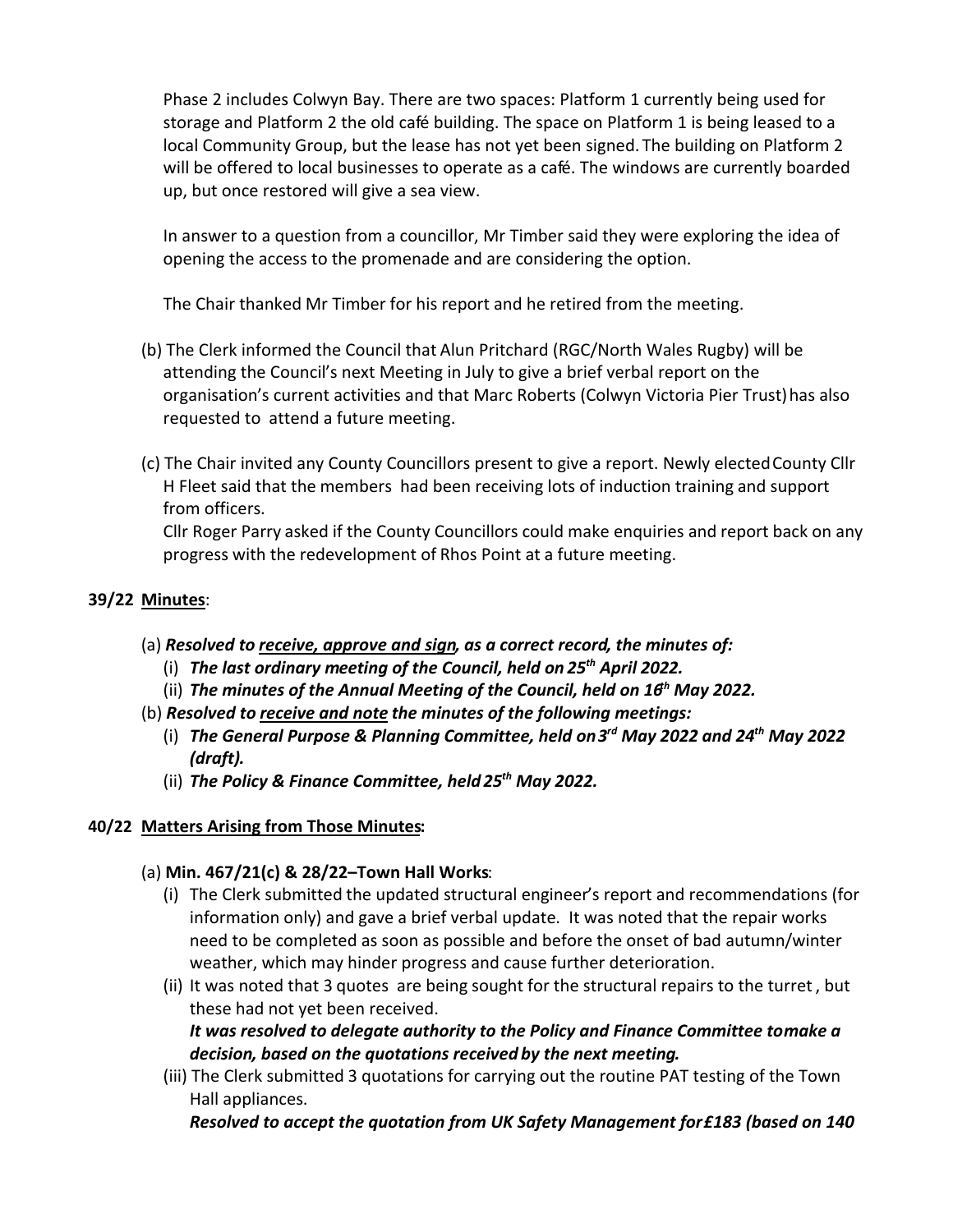### *appliances).*

### (b) **Min. 467/21 (d) Rhiw Road Leases:**

- (i) It was noted that the Clerk met with the Council's new solicitors, Bone & Payne, on  $12<sup>th</sup>$ April. The Clerk submitted a letter of introduction and quote for the drawing up of the new/renewal leases and informed the Council that some information in the letter needed to be queried/clarified, as it appeared to relate to a different property. *Resolved to delegate authority to the Policy and Finance Committee to review the information on the proposed lease(s), once clarification has been received.*
- (ii) The Clerk gave a verbal report on the end of tenancy inspection carried out in April (Conwy Connect) and informed members that quotes were now being sought for electrical/lighting works, to upgrade the old/faulty fittings to new LED fittings. The clerk will report back with quotations in due course.
- (c) **Min. 467/21(e) – Rear Annexe**: The Clerk submitted a response from NW Police regarding the removal of the aerial, which was noted by members.
- (d) **Min. 474/21 – Bank Signatories:** 
	- (i) The Clerk asked for nominations forthe appointment of two additional bank signatories, due to two of those previously nominated not having been re-elected. *Resolved to appoint Cllrs C Brockley and J Nuttall as the two additional bank signatories.*
	- (ii) The Clerk submitted a list of additional urgent payments to be made, to include the £10,000 agreed contribution for the Prom Xtra event and staff salaries for June, and asked members to approve as a temporary arrangement (whilst waiting for the request to update the bank mandate, submitted on  $25<sup>th</sup>$  May, to be actioned) that 2 existing bank signatories (no longer Councillors) be allowed to sign/authorise the urgent payments. The Clerk had asked the Internal Auditor if they would have any concerns with this temporary arrangement, while the bank mandate was being sorted/updated, and they had confirmed that, under the circumstances, they would not raise this as an issue, providing a list of the payments to be made has also been signed by two of the new signatories.

*Resolved to approve arrangements for 2 existing signatories, along with the Clerk, to authorise/sign the any approved urgent payments, until the bank mandate has been updated.* 

- (e) **Min. 8/22**  Members were asked to consider the following items, deferred at the Annual Meeting on  $16<sup>th</sup>$  May:
	- (i) Standing Orders and Financial Regulations: Members noted the continuation of the current documents (subject to any further updates that may be required, following receipt of guidance on the Local Government and Elections (Wales) Act 2021).
	- (ii) To review/update the appointment of representatives to Outside Bodies and note the arrangements for members to provide reports back to the Council. The Chairman asked for nominations. Some appointments were deferred, pending more information about the outside body and whether they were still in existence. *Resolved to appoint the nominated Councillors to Outside Bodies (as per schedule A)*

# *and to defer all other appointments until the next meeting, after seeking more information.*

(iii) Members noted a copy of the updated asset register, as at 31.3.22.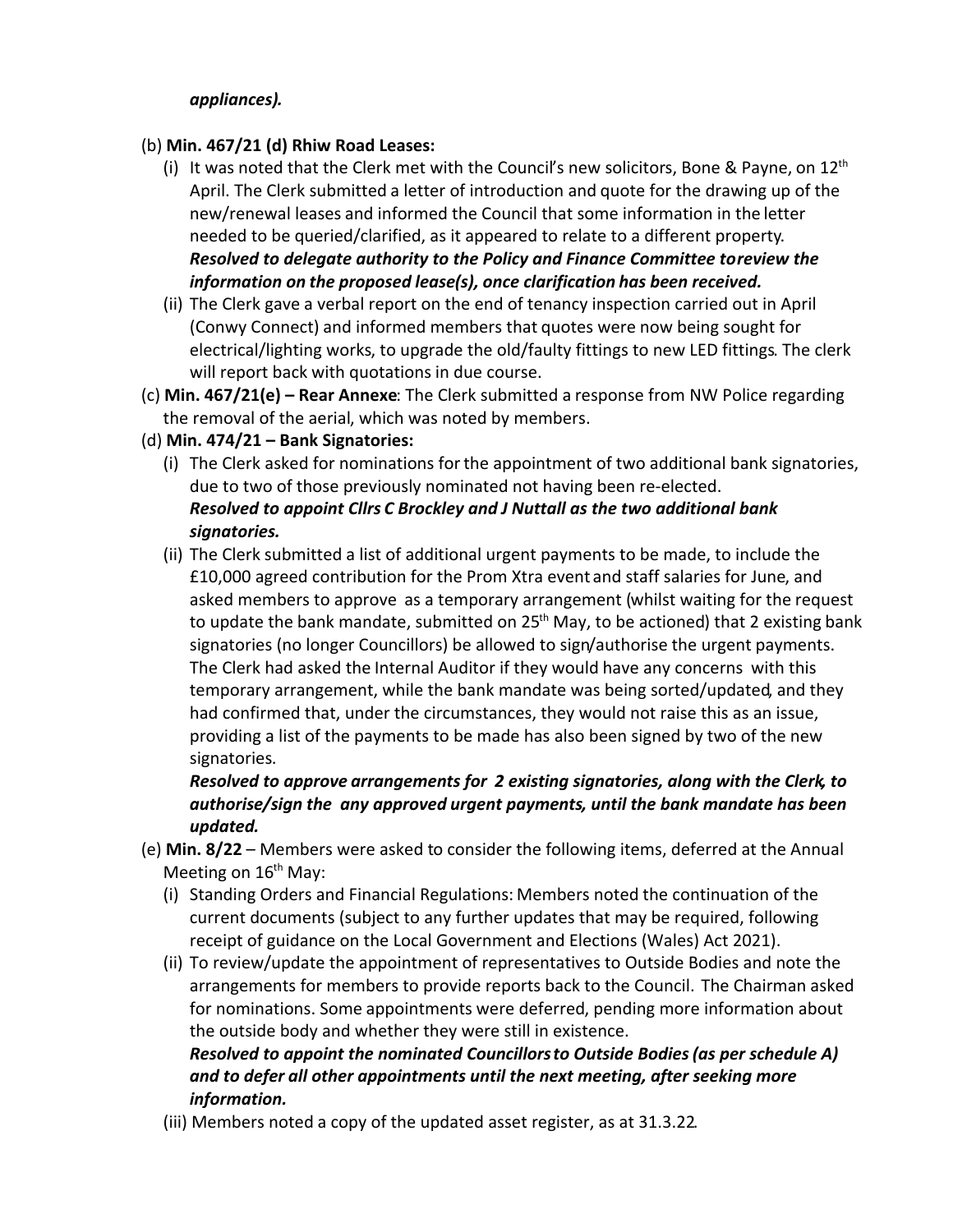- (iv) Members noted confirmation of arrangements for cover for insurable risks.
- (v) Members noted/approved annual subscriptions to:
	- 1. Society of Local Council Clerks (Clerks' membership)
	- 2. North & Mid Wales Association of Local Councils
	- 3. Community and Voluntary Services Conwy (renewed)
	- 4. Information Commissioners Office (registration as a Data Controller/Processor)
- (vi) Members noted a summary of the other polices/procedures adopted by the Council, which had been distributed in Councillor Information packs
- (vii) Members noted that the appointment of members to sub-committees will be considered at the next meetings of the two standing committees.
- (f) **Min. 24/22(f)** *Resolved to approve the following transfers to Earmarked reserves for the new financial year:*
	- (i) *£6,326 to capital reserve (from capital receipts 2021/22)*
	- (ii) *£20,000 for Town Hall repairs not completed by year-end (towards the additional works)*
	- (iii) *£25,000 towards Regeneration projects (towards CCBC projects, or those emerging from the Place Plan)*
- (g) **Min. 28/22 – Request for Town Council to take over responsibility for the Old Colwyn War Memorial:** Members noted that the Clerk is meeting with representatives from the Old Colwyn War Memorial committee later this week and will report back, in due course, with further information regarding its ownership and current condition.
- (h) **Min. 29/22(e) – Ward Allowances:** Members considered the recommendation to continue the previous ward allowance scheme for the new term of office, using the existing guidelines and procedures. It was noted that a budget of £300 per member had already been approved by the previous council.

*Resolved to authorise continuation of the previous ward allowance scheme for the new term of office.*

(i) *Resolved to note the resolutions of the Committees, as detailed in the Minutes.*

# **41/22 Year-end Finance:**

- (a) The Clerk submitted a copy of the Draft Statement of Accounts, plus supporting notes,for 2021/22 and members noted that the internal audit had taken place last week.
- (b) Members noted the Internal Auditor's statement for  $y/e$  31<sup>st</sup> March 2022.
- (c) The Clerk submitted the accounting statements and Annual Governance Statement in the Annual Return for the Year Ended  $31<sup>st</sup>$  March 2022, ready for submission to the External Auditor.

Resolved to approve the affirmations in the Annual Governance Statement and authorise the Clerk to submit this for External Audit, together with the additional information and any supporting evidence requested.

**42/22 Audit Wales:** The Clerk submitted notice of the national survey of town and community councils, which covers our relationship with CCBC, community resilience, volunteering, asset transfer and post-pandemic recovery. This was noted by members.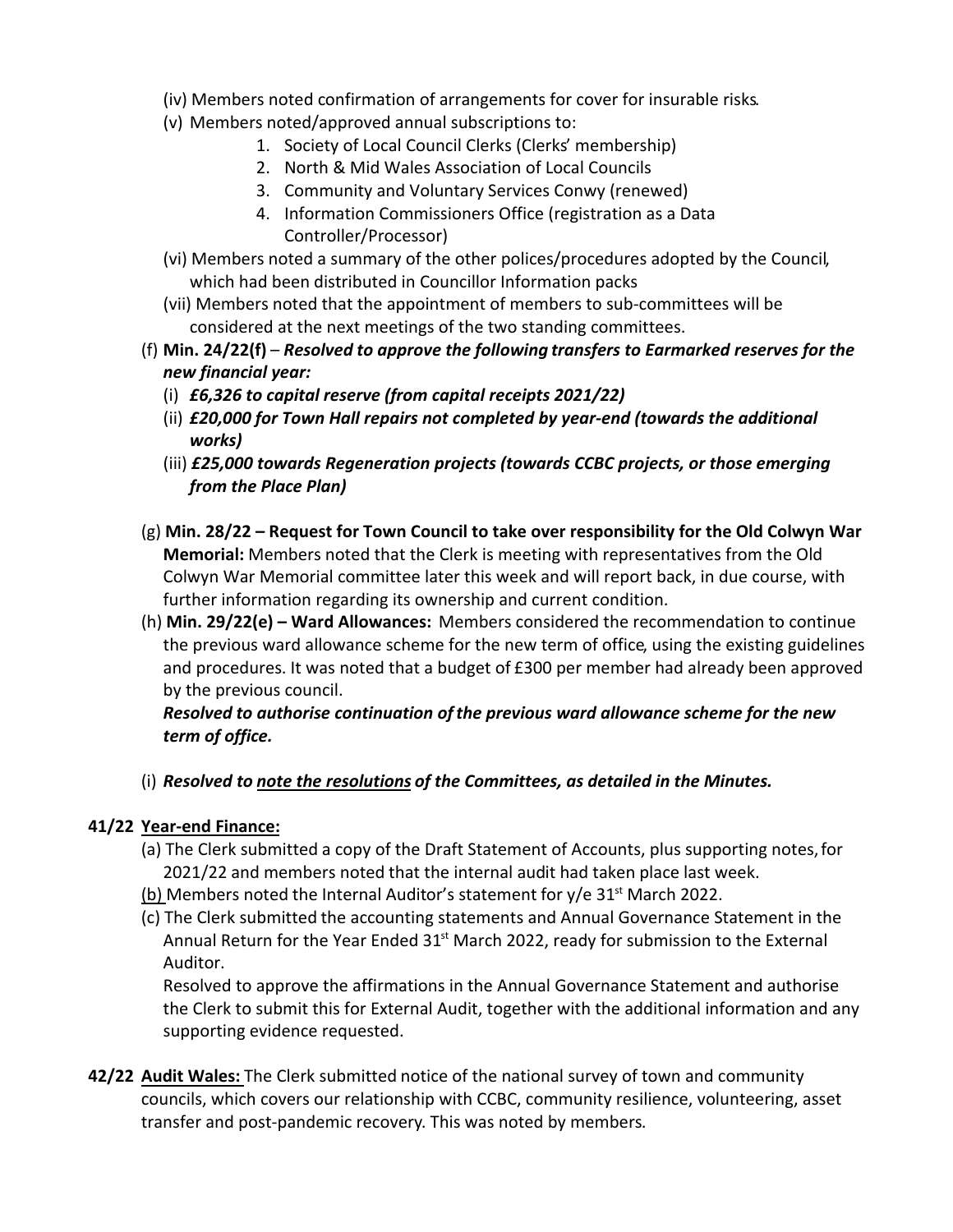### **43/22 Welsh Government:** Member noted the following correspondence:

- (a) Climate Change Newsletter May 22
- (b) Finance and Governance Toolkit to receive a thank you letterfor taking part in the pilot scheme and a brief verbal report from the Clerk about the pilot scheme and its uses.
- (c) BCUHB A copy of letter sent to patients of Rhoslan Surgery and an update for elected members.

### **44/22 Conwy CBC:**

**Hospitality invitation:** The Clerk submitted the invitation for hospitality at the summer concerts and informed members that there were 10 places at the two concerts. The Mayor and Deputy Mayor would host a table at each of the events. The Clerk said that currently both events were under subscribed and it was agreed that guests could be taken to fill any remaining places, if required.

### **45/22 Community Plan Team:**

(a) The Clerk gave an update on the current community engagement events and asked members to give consideration to ways in which we could encourage more people to attend the final two drop-in events later this month. It was really important for local people to have their say. Leaflets had been printed and were available from the Town Hall, if any Councillors wished to distribute them.

### *Resolved to approve a small budget to pay for Facebook boost to encourage more people to see the information*.

- (b) The Clerk submitted information about Together 4 Colwyn Bay's summer event in August and asked Members to consider whether the town council should request a stall at the event to be manned by Cllrs. Members requested that this item be deferred.
- **46/22 North Wales Police:** The Clerk submitted information about North Wales Community Alerts and members noted they were encouraged to sign up.
- **47/22 Council Training Plan:** The Clerk submitted a copy of the Town Council's draft training plan for 2022/23 and note that bookings are now being taken for the One Voice Wales councillor training programme (webinar) modules 1, 2 and 5. All Councillors are encouraged to complete a minimum of two modules per year from the programme, with costs covered by the town council training budget.

### **48/22 Corporate Plan**

- (a) The Clerk asked members to consider a proposal to hold a team building day in July/August to review and update the Corporate Plan and agree priorities for the term ahead. *Resolved to hold team building day/evening in July/August to review and update the Corporate Plan and agree priorities for the term ahead.*
- (b) Members noted the updated (Final) Annual Report for 2021/22. It was agreed that it would be an electronic version this year, but that paper copies would be available on request from the Clerk.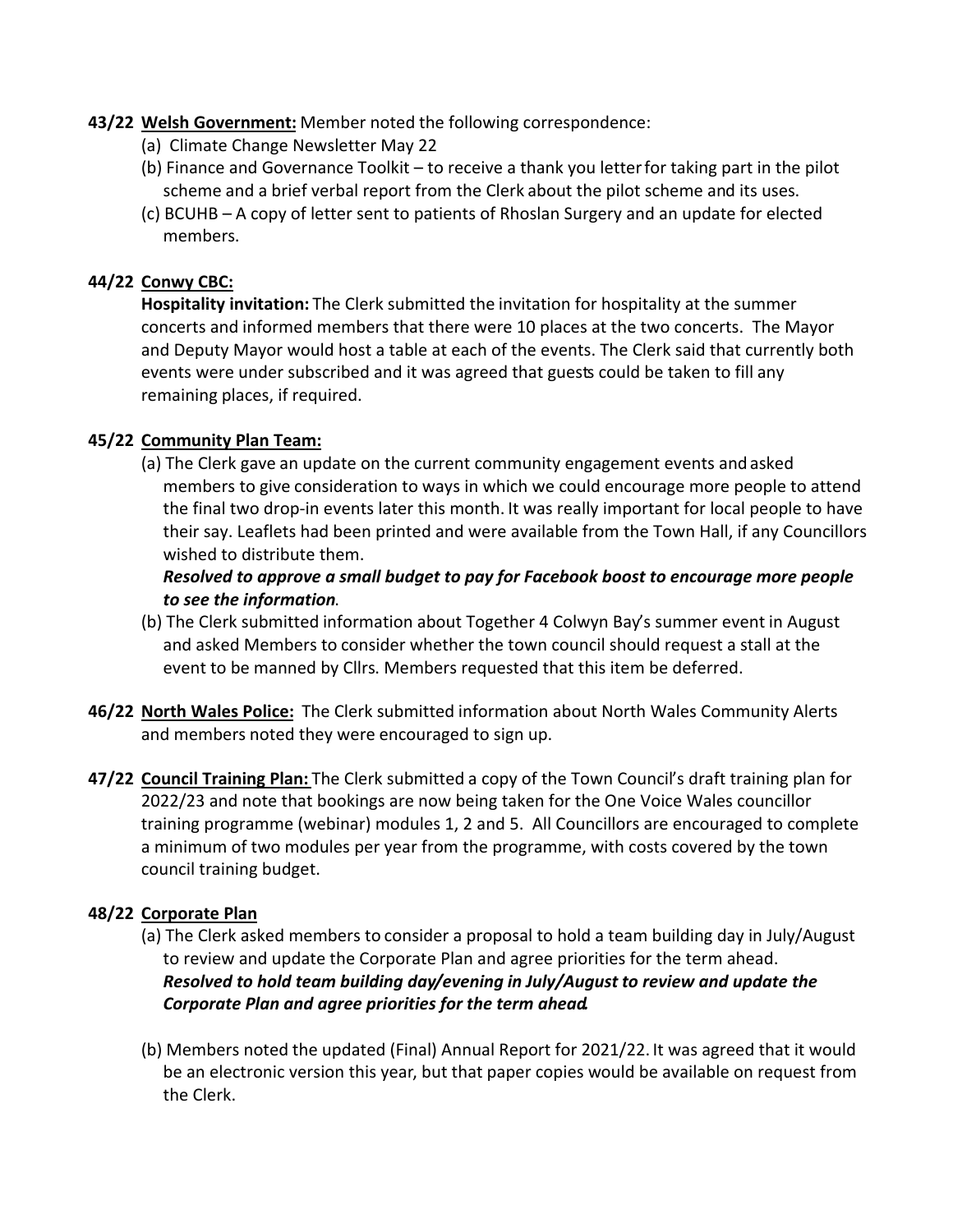In accordance with the Public Bodies (Admission to Meetings Act) 1960 and with Standing Order 3(d), in view of the confidential nature of the business about to be transacted, it is advisable in the public interest that the press and public be temporarily excluded and instructed to withdraw.

### **49/22 ADDITIONAL CONFIDENTIAL MATTER:**

The Clerk gave a brief verbal update on an ongoing claim relating to an alleged injury at the 2018 bonfire night event in Eirias Park.

The meeting closed at 9.15pm.

………………………………… Chairman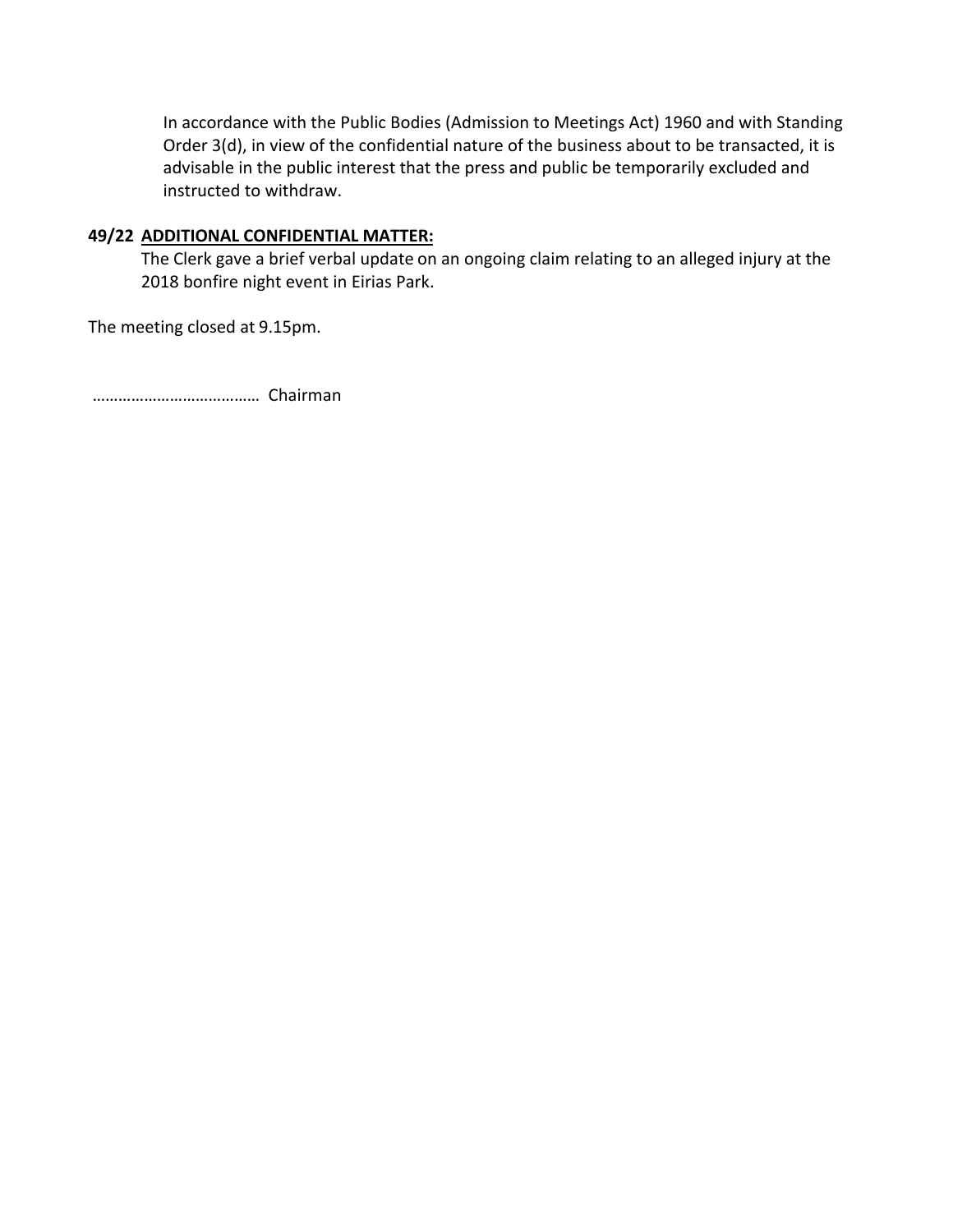### **CYNRYCHIOLWYR Y CYNGOR AR FUDIADAU ALLANOL COUNCIL REPRESENTATIVES ON OUTSIDE BODIES**

| <b>ENW'R SEFYDLIAD / PWYLLGOR</b>                           | <b>CYNRYCHIOLWYR PRESENNOL</b>                |
|-------------------------------------------------------------|-----------------------------------------------|
| <b>NAME OF ORGANISATION/COMMITTEE</b>                       | <b>CURRENT REPRESENTATIVES</b>                |
| Corfflu Hyfforddi'r Llu Awyr 271 (Bae Colwyn)               | Y Cynghorydd / Cllr Tom Maclean               |
| 271(Colwyn Bay) Air Training Corps                          |                                               |
| Ymddiriedolaeth Cofeb Andrew Fraser                         | Y Cynghorydd / Cllr A Khan - Glyn Ward        |
| <b>Andrew Fraser Memorial Trust</b>                         | Y Cynghorydd / Cllr S Ryder - Eirias Ward     |
|                                                             | Y Cynghorydd / Cllr R Owen - Rhiw Ward        |
| Grŵp Llywio Byw yn y Bae                                    | Y Cynghorydd / Cllr J Higgins                 |
| <b>Bay Life Steering Group</b>                              |                                               |
| Ymddiriedolwyr Canolfan Gymunedol Bryn Cadno                | Cynghorydd / Cllr R Owen                      |
| <b>Bryn Cadno Community Centre Trustees</b>                 | (Aelod Ward Rhiw / Rhiw Ward Member)          |
| Hyrwyddwr Newid Hinsawdd / Fforwm Ymgysylltu â              | Y Cynghorydd / Cllr C Brockley                |
| Rhanddeiliaid ar Newid Hinsawdd CBSC                        |                                               |
| <b>Climate Change Champion and Rep on CCBC Climate</b>      |                                               |
| <b>Change Stakeholder Engagement Forum</b>                  |                                               |
| Siambr Fasnach Bae Colwyn                                   | Y Cynghorydd / Cllr C Hughes                  |
| <b>Colwyn Bay Chamber of Trade</b>                          | Y Cynghorydd / Cllr                           |
| Grŵp Mynediad Conwy                                         | Y Cynghorydd / Cllr                           |
| <b>Conwy Access Group</b>                                   | Y Cynghorydd / Cllr                           |
| Clymblaid Masnach Deg Conwy                                 | Y Cynghorydd / Cllr                           |
| <b>Conwy Fairtrade Coalition</b>                            |                                               |
| Fforum Cyswllt Cyngor Bwreistref Siriol Conwy i             | Y Maer / The Mayor or Y Dirprwy Faer / Deputy |
| Gynghorau Tref a Chymuned                                   | Mayor                                         |
| <b>Conwy CBC Town &amp; Community Council Liaison Forum</b> | Y Clerc / The Clerk                           |
|                                                             |                                               |
| <b>Conwy CBC Local Area Forum</b>                           | Y Cynghorydd/Cllr R Owen                      |
| Côr Meibion Colwyn (Is-Lywydd) (Vice-President)             | Y Maer / The Mayor                            |
|                                                             |                                               |
| Rhwydwaith Aelodau CVSC                                     | Y Cynghorydd / Cllr T Maclean                 |
| <b>CVSC Members Network</b>                                 |                                               |
| Ffederasiwn Amgylcheddol Nant Eirias/                       | Y Cynghorydd / Cllr C Hughes                  |
| <b>Dingle Environmental Federation</b>                      |                                               |
| Grŵp Rheoli Ymgynghorol Ffos Anoddun                        | Y Cynghorydd / Cllr                           |
| <b>Fairy Glen Management Advisory Group</b>                 |                                               |
| <b>IMAGINE Colwyn Bay</b>                                   | Y Clerc / The Clerk                           |
| (the new name for the Town Team - to lead on the            | Y Cynghorydd/ Cllr C Hughes                   |
| delivery of Conwy Culture Strategy in Colwyn Bay)           |                                               |
| Elusennau Llandrillo yn Rhos                                | Y Cynghorydd / Cllr C Brockley                |
| <b>Llandrillo yn Rhos Charities</b>                         | Y Cynghorydd / Cllr D Howcroft                |
|                                                             | Y Cynghorydd / Cllr J Nuttall                 |
| Lleodd Lleol ar Gyfer Natur                                 | Y Cynghorydd / Cllr H Fleet                   |
| <b>Local Places for Nature</b>                              |                                               |
| Grŵp Rheoli Ymgynghorol Nant y Groes                        | Y Cynghorydd / Cllr                           |
| <b>Nant y Groes Management Advisory Group</b>               |                                               |
| Cymdeithas Cynghorau Lleol Gogledd a Chanolbarth            | Y Clerc / The Clerk                           |
| Cymru                                                       | Y Maer / The Mayor or Y Dirprwy Faer / Deputy |
| <b>North &amp; Mid Wales Association of Local Councils</b>  | Mayor                                         |
|                                                             | Y Cynghorydd / Cllr                           |
|                                                             | Y Cynghorydd / Cllr                           |
|                                                             | Maximum 3 delegates to attend per meeting     |
|                                                             | Y Cynghorydd/Cllr C Brockley                  |